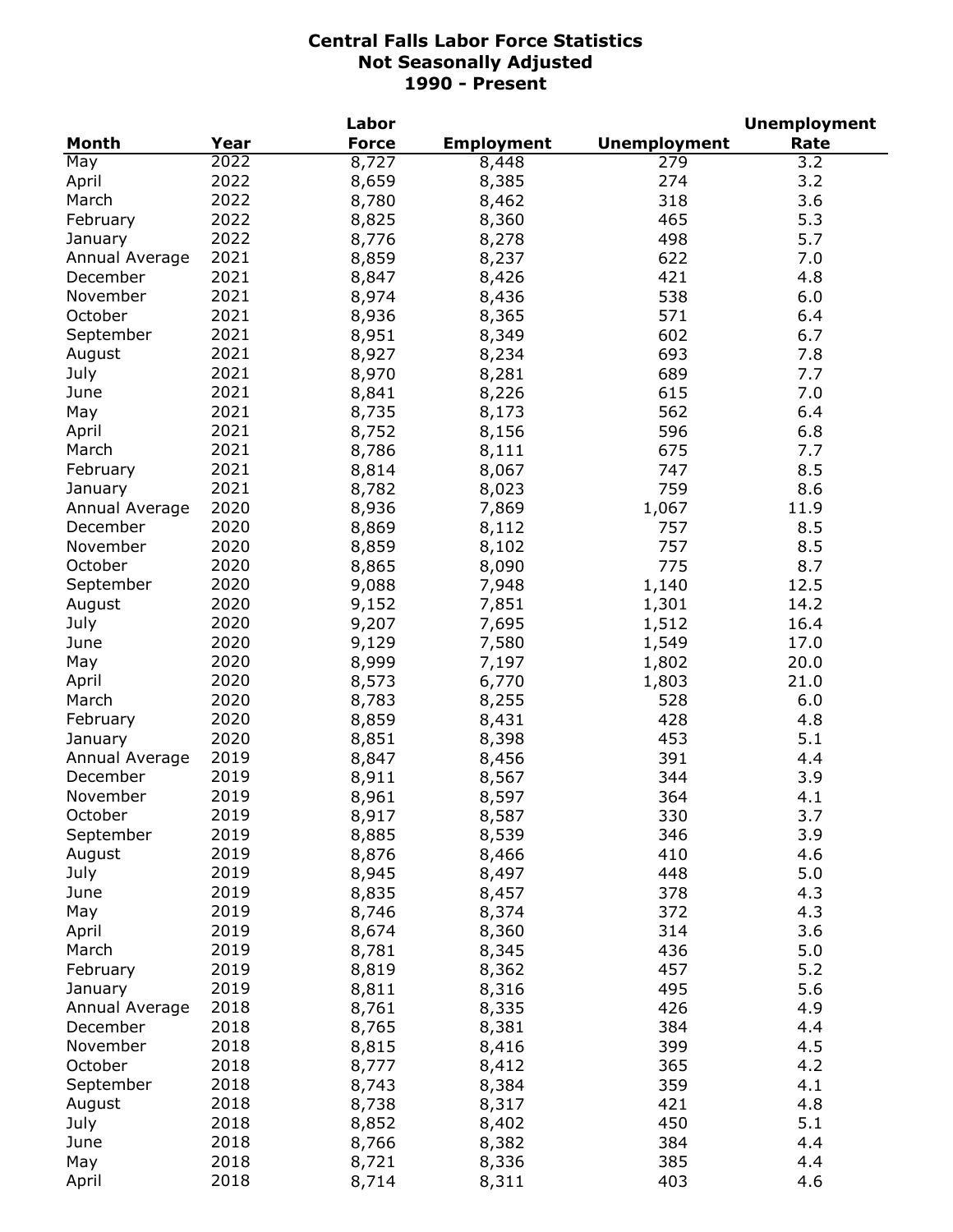|                |      | Labor        |                   |                     | <b>Unemployment</b> |
|----------------|------|--------------|-------------------|---------------------|---------------------|
| <b>Month</b>   | Year | <b>Force</b> | <b>Employment</b> | <b>Unemployment</b> | Rate                |
| March          | 2018 | 8,759        | 8,260             | 499                 | 5.7                 |
| February       | 2018 | 8,773        | 8,246             | 527                 | 6.0                 |
| January        | 2018 | 8,699        | 8,169             | 530                 | 6.1                 |
| Annual Average | 2017 | 8,714        | 8,219             | 495                 | 5.7                 |
| December       | 2017 | 8,679        | 8,270             | 409                 | 4.7                 |
| November       | 2017 | 8,757        | 8,284             | 473                 | 5.4                 |
| October        | 2017 | 8,699        | 8,274             | 425                 | 4.9                 |
| September      | 2017 | 8,723        | 8,292             | 431                 | 4.9                 |
| August         | 2017 | 8,733        | 8,208             | 525                 | 6.0                 |
| July           | 2017 | 8,817        | 8,252             | 565                 | 6.4                 |
| June           | 2017 | 8,739        | 8,251             | 488                 | 5.6                 |
| May            | 2017 | 8,663        | 8,192             | 471                 | 5.4                 |
| April          | 2017 | 8,656        | 8,200             | 456                 | 5.3                 |
| March          | 2017 | 8,700        |                   | 531                 | 6.1                 |
|                | 2017 |              | 8,169             | 570                 | 6.5                 |
| February       |      | 8,709        | 8,139             |                     |                     |
| January        | 2017 | 8,693        | 8,093             | 600                 | 6.9                 |
| Annual Average | 2016 | 8,502        | 7,964             | 538                 | 6.3                 |
| December       | 2016 | 8,494        | 8,049             | 445                 | 5.2                 |
| November       | 2016 | 8,500        | 8,063             | 437                 | 5.1                 |
| October        | 2016 | 8,512        | 8,040             | 472                 | 5.5                 |
| September      | 2016 | 8,489        | 7,986             | 503                 | 5.9                 |
| August         | 2016 | 8,543        | 7,972             | 571                 | 6.7                 |
| July           | 2016 | 8,577        | 8,012             | 565                 | 6.6                 |
| June           | 2016 | 8,535        | 8,011             | 524                 | 6.1                 |
| May            | 2016 | 8,437        | 7,916             | 521                 | 6.2                 |
| April          | 2016 | 8,453        | 7,930             | 523                 | 6.2                 |
| March          | 2016 | 8,508        | 7,897             | 611                 | 7.2                 |
| February       | 2016 | 8,495        | 7,869             | 626                 | 7.4                 |
| January        | 2016 | 8,477        | 7,819             | 658                 | 7.8                 |
| Annual Average | 2015 | 8,558        | 7,906             | 652                 | 7.6                 |
| December       | 2015 | 8,530        | 7,955             | 575                 | 6.7                 |
| November       | 2015 | 8,528        | 7,946             | 582                 | 6.8                 |
| October        | 2015 | 8,496        | 7,943             | 553                 | 6.5                 |
| September      | 2015 | 8,502        | 7,903             | 599                 | 7.0                 |
| August         | 2015 | 8,564        | 7,910             | 654                 | 7.6                 |
| July           | 2015 | 8,641        | 7,948             | 693                 | 8.0                 |
| June           | 2015 | 8,628        | 7,963             | 665                 | 7.7                 |
| May            | 2015 | 8,599        | 7,907             | 692                 | 8.0                 |
| April          | 2015 | 8,510        | 7,902             | 608                 | 7.1                 |
| March          | 2015 | 8,527        | 7,842             | 685                 | 8.0                 |
| February       | 2015 | 8,579        | 7,844             | 735                 | 8.6                 |
| January        | 2015 | 8,592        | 7,809             | 783                 | 9.1                 |
| Annual Average | 2014 | 8,618        | 7,796             | 822                 | 9.5                 |
| December       | 2014 | 8,603        | 7,932             | 671                 | 7.8                 |
| November       | 2014 | 8,604        | 7,922             | 682                 | 7.9                 |
| October        | 2014 |              |                   | 649                 |                     |
|                |      | 8,573        | 7,924             |                     | 7.6                 |
| September      | 2014 | 8,572        | 7,845             | 727                 | 8.5                 |
| August         | 2014 | 8,616        | 7,834             | 782                 | 9.1                 |
| July           | 2014 | 8,683        | 7,850             | 833                 | 9.6                 |
| June           | 2014 | 8,738        | 7,862             | 876                 | 10.0                |
| May            | 2014 | 8,634        | 7,747             | 887                 | 10.3                |
| April          | 2014 | 8,558        | 7,724             | 834                 | 9.7                 |
| March          | 2014 | 8,627        | 7,667             | 960                 | 11.1                |
| February       | 2014 | 8,615        | 7,652             | 963                 | 11.2                |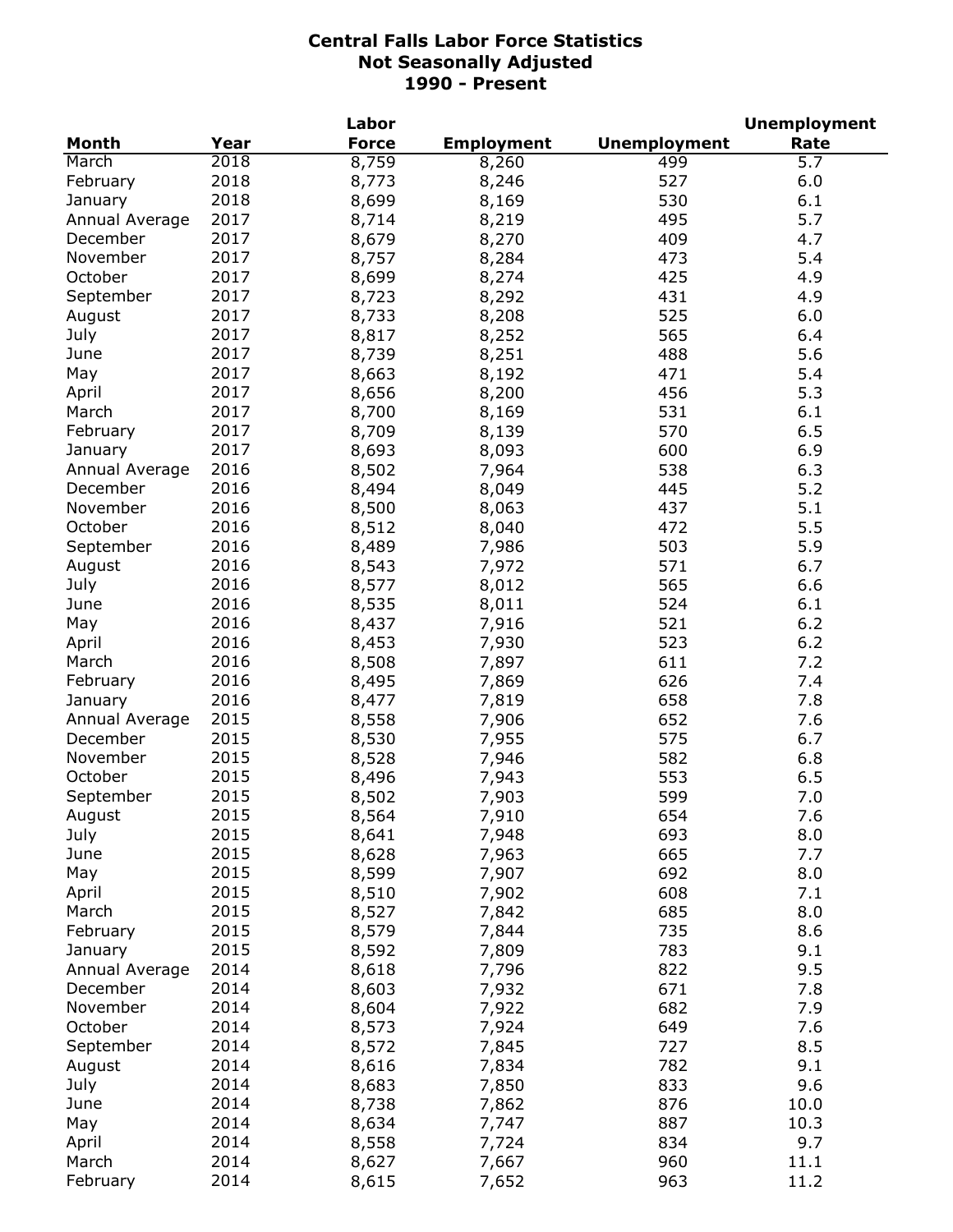|                |      | Labor        |                   |                     | <b>Unemployment</b> |
|----------------|------|--------------|-------------------|---------------------|---------------------|
| <b>Month</b>   | Year | <b>Force</b> | <b>Employment</b> | <b>Unemployment</b> | Rate                |
| January        | 2014 | 8,597        | 7,594             | 1,003               | 11.7                |
| Annual Average | 2013 | 8,764        | 7,739             | 1,025               | 11.7                |
| December       | 2013 | 8,614        | 7,778             | 836                 | 9.7                 |
| November       | 2013 | 8,708        | 7,806             | 902                 | 10.4                |
| October        | 2013 | 8,713        | 7,766             | 947                 | 10.9                |
| September      | 2013 | 8,759        | 7,759             | 1,000               | 11.4                |
| August         | 2013 | 8,759        | 7,737             | 1,022               | 11.7                |
| July           | 2013 | 8,887        | 7,784             | 1,103               | 12.4                |
| June           | 2013 | 8,888        | 7,802             | 1,086               | 12.2                |
| May            | 2013 | 8,786        | 7,709             | 1,077               | 12.3                |
| April          | 2013 | 8,676        | 7,707             | 969                 | 11.2                |
| March          | 2013 |              |                   |                     | 12.4                |
|                |      | 8,752        | 7,663             | 1,089               |                     |
| February       | 2013 | 8,813        | 7,695             | 1,118               | 12.7                |
| January        | 2013 | 8,818        | 7,663             | 1,155               | 13.1                |
| Annual Average | 2012 | 8,809        | 7,686             | 1,123               | 12.7                |
| December       | 2012 | 8,845        | 7,829             | 1,016               | 11.5                |
| November       | 2012 | 8,824        | 7,820             | 1,004               | 11.4                |
| October        | 2012 | 8,904        | 7,850             | 1,054               | 11.8                |
| September      | 2012 | 8,930        | 7,783             | 1,147               | 12.8                |
| August         | 2012 | 8,804        | 7,721             | 1,083               | 12.3                |
| July           | 2012 | 8,870        | 7,717             | 1,153               | 13.0                |
| June           | 2012 | 8,849        | 7,720             | 1,129               | 12.8                |
| May            | 2012 | 8,761        | 7,640             | 1,121               | 12.8                |
| April          | 2012 | 8,626        | 7,590             | 1,036               | 12.0                |
| March          | 2012 | 8,729        | 7,542             | 1,187               | 13.6                |
| February       | 2012 | 8,790        | 7,528             | 1,262               | 14.4                |
| January        | 2012 | 8,779        | 7,497             | 1,282               | 14.6                |
| Annual Average | 2011 | 8,862        | 7,660             | 1,202               | 13.6                |
| December       | 2011 | 8,814        | 7,685             | 1,129               | 12.8                |
| November       | 2011 | 8,889        | 7,713             | 1,176               | 13.2                |
| October        | 2011 | 8,907        | 7,701             | 1,206               | 13.5                |
| September      | 2011 | 8,882        | 7,657             | 1,225               | 13.8                |
| August         | 2011 | 8,892        | 7,666             | 1,226               | 13.8                |
| July           | 2011 | 8,976        | 7,674             | 1,302               | 14.5                |
| June           | 2011 | 8,991        | 7,715             | 1,276               | 14.2                |
| May            | 2011 | 8,849        | 7,644             | 1,205               | 13.6                |
| April          | 2011 | 8,783        | 7,655             | 1,128               | 12.8                |
| March          | 2011 | 8,797        | 7,611             | 1,186               | 13.5                |
| February       | 2011 | 8,726        | 7,595             | 1,131               | 13.0                |
| January        | 2011 | 8,839        | 7,602             | 1,237               | 14.0                |
| Annual Average | 2010 | 8,875        | 7,696             |                     |                     |
| December       |      |              |                   | 1,179               | 13.3                |
|                | 2010 | 8,853        | 7,724             | 1,129               | 12.8                |
| November       | 2010 | 8,939        | 7,733             | 1,206               | 13.5                |
| October        | 2010 | 8,842        | 7,739             | 1,103               | 12.5                |
| September      | 2010 | 8,863        | 7,746             | 1,117               | 12.6                |
| August         | 2010 | 8,980        | 7,767             | 1,213               | 13.5                |
| July           | 2010 | 9,014        | 7,777             | 1,237               | 13.7                |
| June           | 2010 | 8,969        | 7,766             | 1,203               | 13.4                |
| May            | 2010 | 8,866        | 7,680             | 1,186               | 13.4                |
| April          | 2010 | 8,808        | 7,684             | 1,124               | 12.8                |
| March          | 2010 | 8,835        | 7,602             | 1,233               | 14.0                |
| February       | 2010 | 8,783        | 7,577             | 1,206               | 13.7                |
| January        | 2010 | 8,749        | 7,559             | 1,190               | 13.6                |
| Annual Average | 2009 | 8,331        | 7,103             | 1,228               | 14.7                |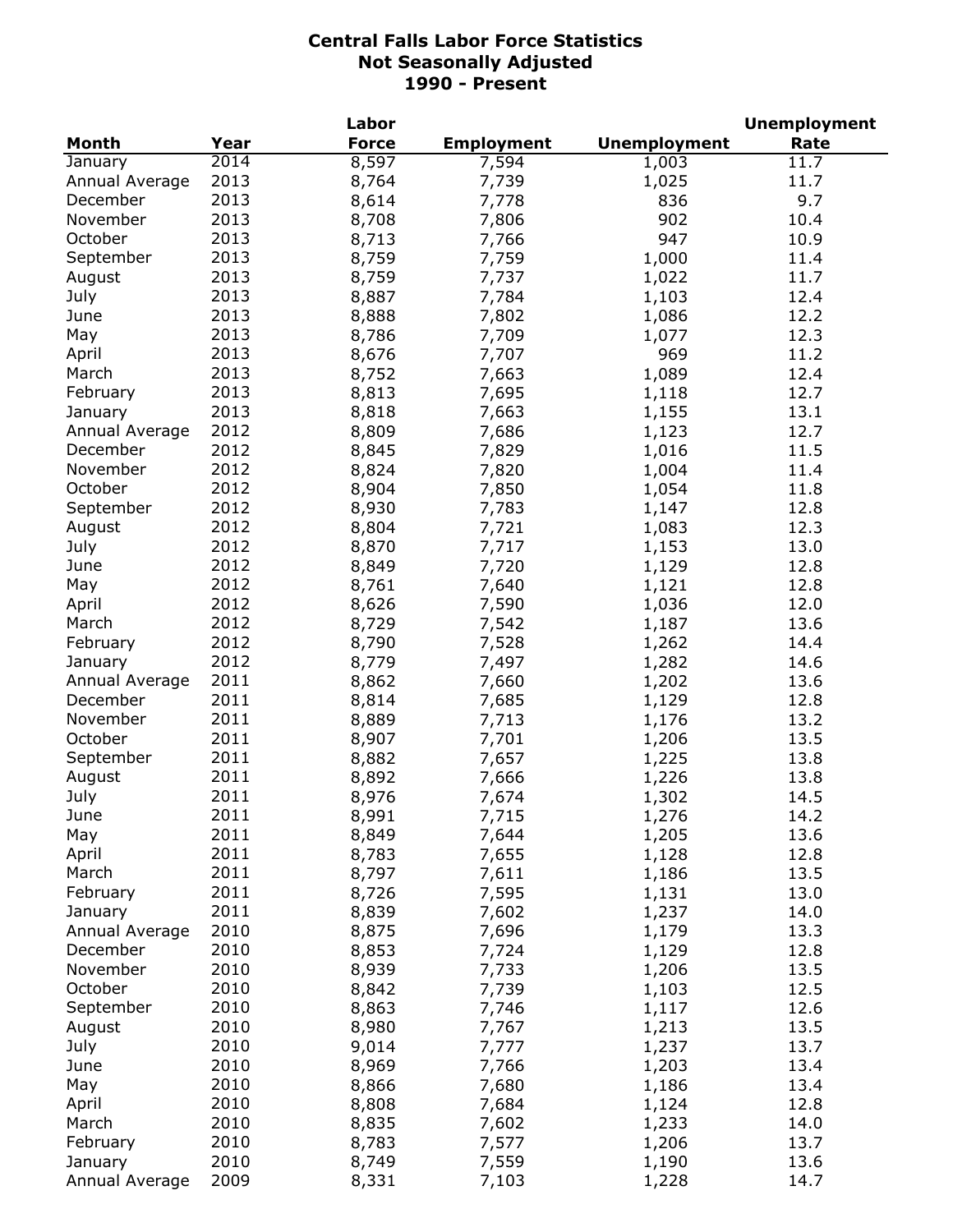|                |      | Labor        |                   |                     | <b>Unemployment</b> |
|----------------|------|--------------|-------------------|---------------------|---------------------|
| <b>Month</b>   | Year | <b>Force</b> | <b>Employment</b> | <b>Unemployment</b> | Rate                |
| December       | 2009 | 8,133        | 7,079             | 1,054               | 13.0                |
| November       | 2009 | 8,210        | 7,139             | 1,071               | 13.0                |
| October        | 2009 | 8,223        | 7,100             | 1,123               | 13.7                |
| September      | 2009 | 8,210        | 7,089             | 1,121               | 13.7                |
| August         | 2009 | 8,315        | 7,140             | 1,175               | 14.1                |
| July           | 2009 | 8,481        | 7,177             | 1,304               | 15.4                |
| June           | 2009 | 8,479        | 7,166             | 1,313               | 15.5                |
| May            | 2009 | 8,377        | 7,065             | 1,312               | 15.7                |
| April          | 2009 | 8,335        | 7,086             | 1,249               | 15.0                |
| March          | 2009 | 8,423        | 7,053             | 1,370               | 16.3                |
| February       | 2009 | 8,437        | 7,069             | 1,368               | 16.2                |
| January        | 2009 | 8,343        | 7,071             | 1,272               | 15.2                |
| Annual Average | 2008 | 8,250        | 7,379             | 871                 | 10.6                |
| December       | 2008 | 8,378        | 7,260             | 1,118               | 13.3                |
| November       | 2008 | 8,351        | 7,337             | 1,014               | 12.1                |
| October        | 2008 | 8,296        | 7,339             | 957                 | 11.5                |
| September      | 2008 | 8,266        | 7,348             | 918                 | 11.1                |
|                | 2008 | 8,262        | 7,363             | 899                 | 10.9                |
| August         | 2008 |              |                   | 912                 |                     |
| July           |      | 8,344        | 7,432             |                     | 10.9<br>10.2        |
| June           | 2008 | 8,293        | 7,450             | 843                 |                     |
| May            | 2008 | 8,208        | 7,373             | 835                 | 10.2                |
| April          | 2008 | 8,135        | 7,424             | 711                 | 8.7                 |
| March          | 2008 | 8,189        | 7,394             | 795                 | 9.7                 |
| February       | 2008 | 8,132        | 7,392             | 740                 | 9.1                 |
| January        | 2008 | 8,141        | 7,430             | 711                 | 8.7                 |
| Annual Average | 2007 | 8,173        | 7,625             | 548                 | 6.7                 |
| December       | 2007 | 8,200        | 7,604             | 596                 | 7.3                 |
| November       | 2007 | 8,197        | 7,666             | 531                 | 6.5                 |
| October        | 2007 | 8,179        | 7,647             | 532                 | 6.5                 |
| September      | 2007 | 8,151        | 7,643             | 508                 | 6.2                 |
| August         | 2007 | 8,132        | 7,616             | 516                 | 6.3                 |
| July           | 2007 | 8,253        | 7,670             | 583                 | 7.1                 |
| June           | 2007 | 8,207        | 7,693             | 514                 | 6.3                 |
| May            | 2007 | 8,139        | 7,609             | 530                 | 6.5                 |
| April          | 2007 | 8,130        | 7,594             | 536                 | 6.6                 |
| March          | 2007 | 8,142        | 7,596             | 546                 | 6.7                 |
| February       | 2007 | 8,149        | 7,583             | 566                 | 6.9                 |
| January        | 2007 | 8,195        | 7,583             | 612                 | 7.5                 |
| Annual Average | 2006 | 8,216        | 7,620             | 596                 | 7.3                 |
| December       | 2006 | 8,254        | 7,726             | 528                 | 6.4                 |
| November       | 2006 | 8,256        | 7,733             | 523                 | 6.3                 |
| October        | 2006 | 8,236        | 7,712             | 524                 | 6.4                 |
| September      | 2006 | 8,193        | 7,666             | 527                 | 6.4                 |
| August         | 2006 | 8,217        | 7,653             | 564                 | 6.9                 |
| July           | 2006 | 8,294        | 7,668             | 626                 | 7.5                 |
| June           | 2006 | 8,279        | 7,667             | 612                 | 7.4                 |
| May            | 2006 | 8,183        | 7,572             | 611                 | 7.5                 |
| April          | 2006 | 8,153        | 7,556             | 597                 | 7.3                 |
| March          | 2006 | 8,155        | 7,510             | 645                 | 7.9                 |
| February       | 2006 | 8,177        | 7,489             | 688                 | 8.4                 |
| January        | 2006 | 8,186        | 7,485             | 701                 | 8.6                 |
| Annual Average | 2005 | 8,124        | 7,525             | 599                 | 7.4                 |
| December       | 2005 | 8,254        | 7,633             | 621                 | 7.5                 |
| November       | 2005 | 8,231        | 7,656             | 575                 | 7.0                 |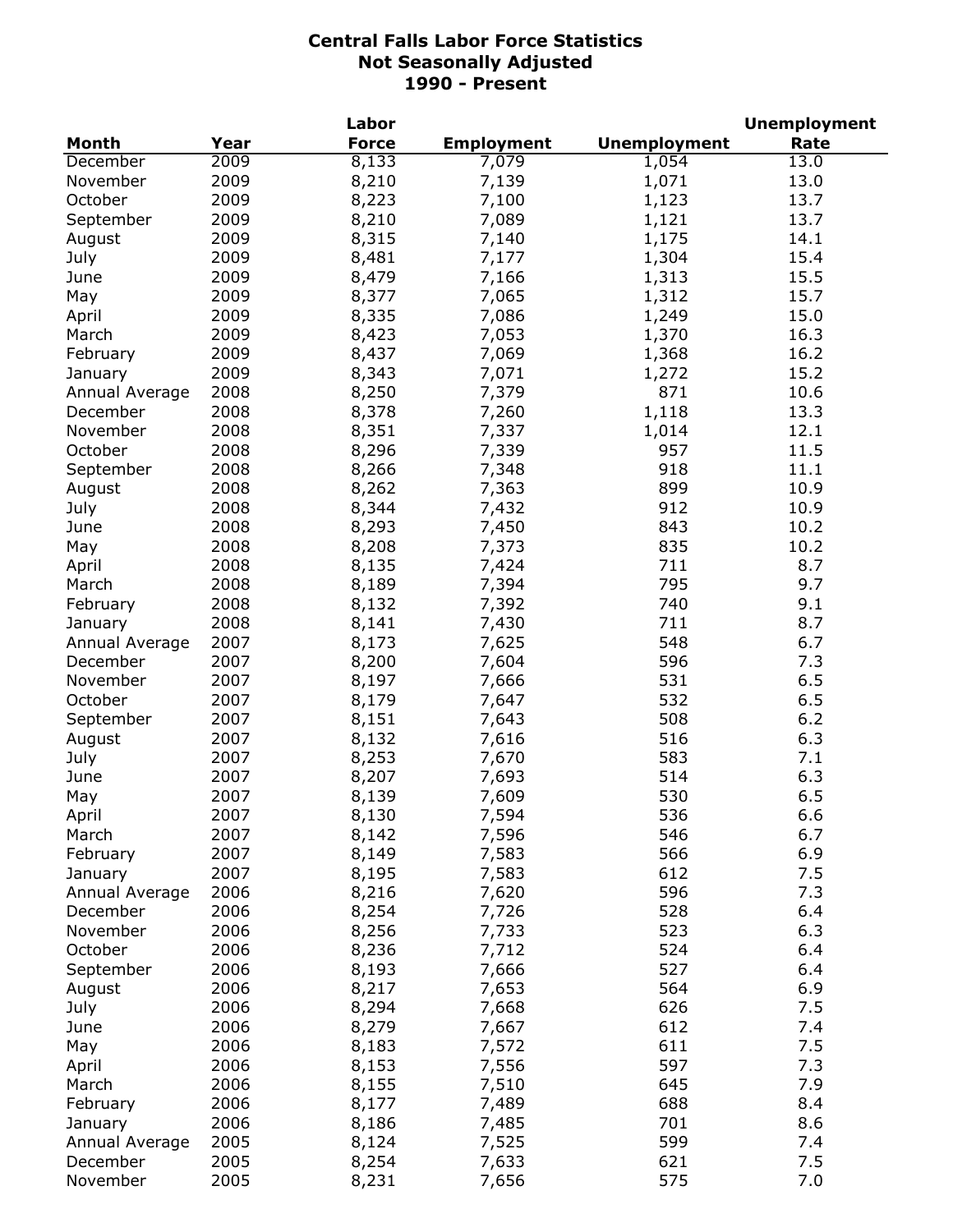|                |      | Labor        |                   |                     | <b>Unemployment</b> |
|----------------|------|--------------|-------------------|---------------------|---------------------|
| <b>Month</b>   | Year | <b>Force</b> | <b>Employment</b> | <b>Unemployment</b> | Rate                |
| October        | 2005 | 8,204        | 7,627             | 577                 | 7.0                 |
| September      | 2005 | 8,183        | 7,589             | 594                 | 7.3                 |
| August         | 2005 | 8,182        | 7,605             | 577                 | 7.1                 |
| July           | 2005 | 8,227        | 7,597             | 630                 | 7.7                 |
| June           | 2005 | 8,156        | 7,564             | 592                 | 7.3                 |
| May            | 2005 | 8,048        | 7,480             | 568                 | 7.1                 |
| April          | 2005 | 8,004        | 7,451             | 553                 | 6.9                 |
| March          | 2005 | 8,004        | 7,390             | 614                 | 7.7                 |
| February       | 2005 | 7,993        | 7,365             | 628                 | 7.9                 |
| January        | 2005 | 8,009        | 7,348             | 661                 | 8.3                 |
| Annual Average | 2004 | 8,045        | 7,437             | 608                 | 7.6                 |
|                | 2004 |              |                   | 523                 | 6.5                 |
| December       |      | 8,024        | 7,501             |                     |                     |
| November       | 2004 | 8,015        | 7,530             | 485                 | 6.1                 |
| October        | 2004 | 7,948        | 7,496             | 452                 | 5.7                 |
| September      | 2004 | 7,942        | 7,458             | 484                 | 6.1                 |
| August         | 2004 | 7,995        | 7,468             | 527                 | 6.6                 |
| July           | 2004 | 8,140        | 7,496             | 644                 | 7.9                 |
| June           | 2004 | 8,099        | 7,465             | 634                 | 7.8                 |
| May            | 2004 | 8,018        | 7,380             | 638                 | 8.0                 |
| April          | 2004 | 8,028        | 7,375             | 653                 | 8.1                 |
| March          | 2004 | 8,097        | 7,340             | 757                 | 9.3                 |
| February       | 2004 | 8,070        | 7,356             | 714                 | 8.8                 |
| January        | 2004 | 8,157        | 7,374             | 783                 | 9.6                 |
| Annual Average | 2003 | 8,207        | 7,502             | 705                 | 8.6                 |
| December       | 2003 | 8,143        | 7,538             | 605                 | 7.4                 |
| November       | 2003 | 8,196        | 7,561             | 635                 | 7.7                 |
| October        | 2003 | 8,137        | 7,529             | 608                 | 7.5                 |
| September      | 2003 | 8,120        | 7,508             | 612                 | 7.5                 |
| August         | 2003 | 8,194        | 7,513             | 681                 | 8.3                 |
| July           | 2003 | 8,271        | 7,540             | 731                 | 8.8                 |
| June           | 2003 | 8,266        | 7,562             | 704                 | 8.5                 |
| May            | 2003 | 8,178        | 7,471             | 707                 | 8.6                 |
| April          | 2003 | 8,190        | 7,488             | 702                 | 8.6                 |
| March          | 2003 | 8,223        | 7,452             | 771                 | 9.4                 |
| February       | 2003 | 8,261        | 7,453             | 808                 | 9.8                 |
| January        | 2003 | 8,312        | 7,414             | 898                 | 10.8                |
| Annual Average | 2002 | 7,999        | 7,399             | 600                 | 7.5                 |
| December       | 2002 | 8,168        | 7,504             | 664                 | 8.1                 |
| November       | 2002 | 8,136        | 7,519             | 617                 | 7.6                 |
| October        | 2002 | 8,119        | 7,488             | 631                 | 7.8                 |
|                | 2002 | 8,021        | 7,471             | 550                 | 6.9                 |
| September      |      |              |                   |                     |                     |
| August         | 2002 | 8,028        | 7,446             | 582                 | 7.2                 |
| July           | 2002 | 8,037        | 7,450             | 587                 | 7.3                 |
| June           | 2002 | 8,023        | 7,428             | 595                 | 7.4                 |
| May            | 2002 | 7,931        | 7,339             | 592                 | 7.5                 |
| April          | 2002 | 7,896        | 7,312             | 584                 | 7.4                 |
| March          | 2002 | 7,882        | 7,300             | 582                 | 7.4                 |
| February       | 2002 | 7,878        | 7,307             | 571                 | 7.2                 |
| January        | 2002 | 7,867        | 7,219             | 648                 | 8.2                 |
| Annual Average | 2001 | 7,938        | 7,362             | 576                 | 7.3                 |
| December       | 2001 | 7,924        | 7,407             | 517                 | 6.5                 |
| November       | 2001 | 7,915        | 7,408             | 507                 | 6.4                 |
| October        | 2001 | 7,938        | 7,394             | 544                 | 6.9                 |
| September      | 2001 | 7,912        | 7,393             | 519                 | 6.6                 |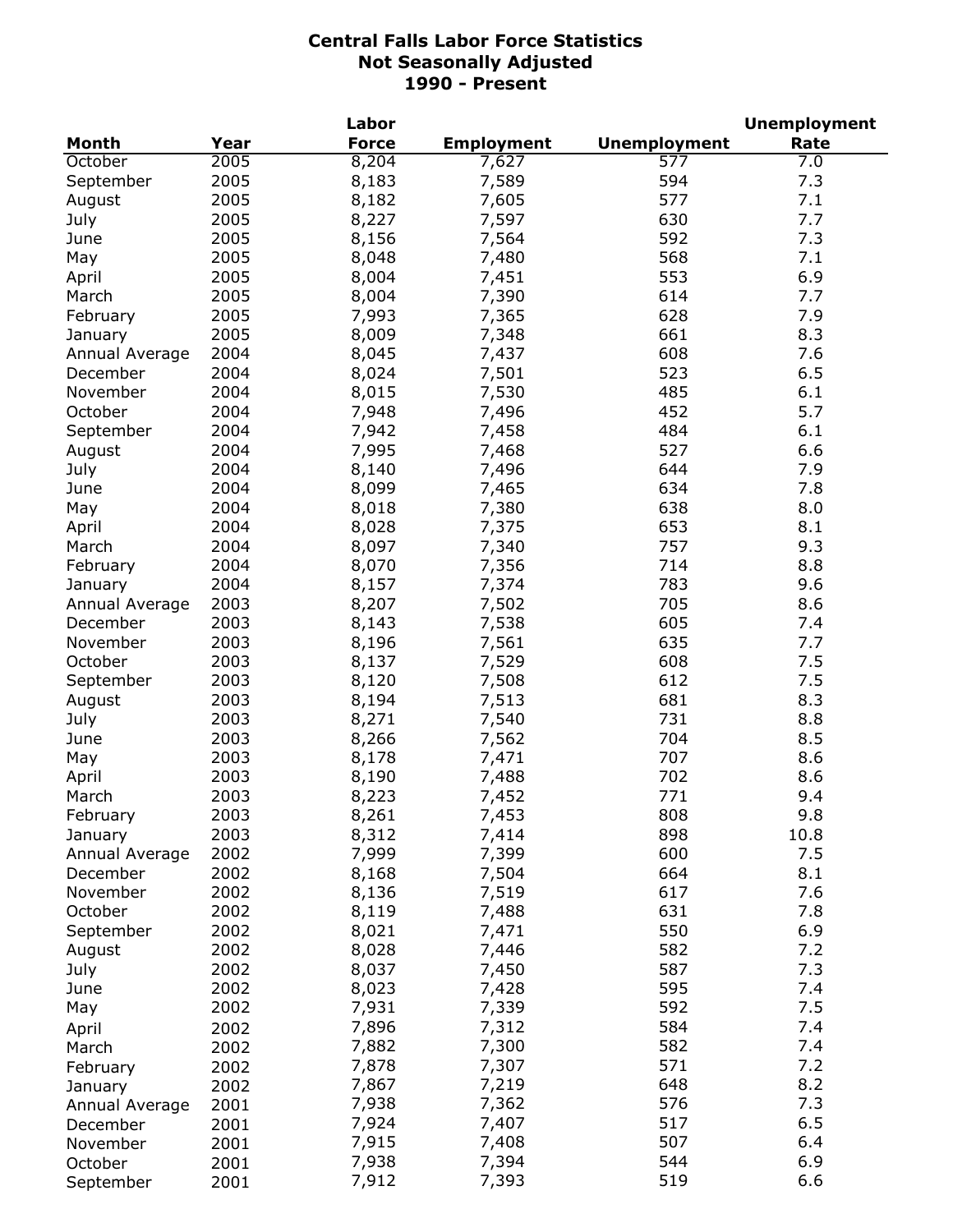|                |      | Labor          |                   |                     | <b>Unemployment</b> |
|----------------|------|----------------|-------------------|---------------------|---------------------|
| <b>Month</b>   | Year | <b>Force</b>   | <b>Employment</b> | <b>Unemployment</b> | Rate                |
| August         | 2001 | 7,915          | 7,351             | 564                 | 7.1                 |
| July           | 2001 | 8,058          | 7,398             | 660                 | 8.2                 |
| June           | 2001 | 7,994          | 7,388             | 606                 | 7.6                 |
| May            | 2001 | 7,896          | 7,309             | 587                 | 7.4                 |
| April          | 2001 | 7,951          | 7,329             | 622                 | 7.8                 |
| March          | 2001 | 8,002          | 7,324             | 678                 | 8.5                 |
| February       | 2001 | 7,862          | 7,325             | 537                 | 6.8                 |
| January        | 2001 | 7,895          | 7,322             | 573                 | 7.3                 |
|                | 2000 | 7,875          | 7,440             | 435                 | 5.5                 |
| Annual Average | 2000 | 7,899          | 7,504             | 395                 | 5.0                 |
| December       |      | 7,898          | 7,498             | 400                 | 5.1                 |
| November       | 2000 | 7,837          | 7,465             | 372                 | 4.7                 |
| October        | 2000 |                |                   |                     |                     |
| September      | 2000 | 7,812          | 7,436             | 376                 | 4.8                 |
| August         | 2000 | 7,913          | 7,447             | 466                 | 5.9                 |
| July           | 2000 | 7,962          | 7,460             | 502                 | 6.3                 |
| June           | 2000 | 7,947          | 7,488             | 459                 | 5.8                 |
| May            | 2000 | 7,862          | 7,413             | 449                 | 5.7                 |
| April          | 2000 | 7,833          | 7,449             | 384                 | 4.9                 |
| March          | 2000 | 7,818          | 7,388             | 430                 | 5.5                 |
| February       | 2000 | 7,827          | 7,364             | 463                 | 5.9                 |
| January        | 2000 | 7,884          | 7,365             | 519                 | 6.6                 |
| Annual Average | 1999 | 7,776          | 7,325             | 451                 | 5.8                 |
| December       | 1999 | 7,922          | 7,463             | 459                 | 5.8                 |
| November       | 1999 | 7,864          | 7,452             | 412                 | 5.2                 |
| October        | 1999 | 7,793          | 7,381             | 412                 | 5.3                 |
| September      | 1999 | 7,782          | 7,331             | 451                 | 5.8                 |
| August         | 1999 | 7,727          | 7,347             | 380                 | 4.9                 |
| July           | 1999 | 7,815          | 7,340             | 475                 | 6.1                 |
| June           | 1999 | 7,798          | 7,333             | 465                 | 6.0                 |
| May            | 1999 | 7,736          | 7,284             | 452                 | 5.8                 |
| April          | 1999 | 7,726          | 7,274             | 452                 | 5.9                 |
| March          | 1999 | 7,689          | 7,263             | 426                 | 5.5                 |
| February       | 1999 | 7,710          | 7,223             | 487                 | 6.3                 |
| January        | 1999 | 7,752          | 7,214             | 538                 | 6.9                 |
| Annual Average | 1998 | 7,775          | 7,262             | 513                 | 6.6                 |
|                | 1998 | 7,861          | 7,432             | 429                 | 5.5                 |
| December       | 1998 | 7,868          | 7,422             | 446                 | 5.7                 |
| November       |      | 7,820          | 7,334             | 486                 | $6.2$               |
| October        | 1998 |                |                   | 520                 | 6.7                 |
| September      | 1998 | 7,815<br>7,802 | 7,295             | 515                 | 6.6                 |
| August         | 1998 |                | 7,287             |                     |                     |
| July           | 1998 | 7,745          | 7,284             | 461                 | 6.0                 |
| June           | 1998 | 7,769          | 7,268             | 501                 | 6.4                 |
| May            | 1998 | 7,736          | 7,196             | 540                 | 7.0                 |
| April          | 1998 | 7,760          | 7,178             | 582                 | 7.5                 |
| March          | 1998 | 7,709          | 7,155             | 554                 | 7.2                 |
| February       | 1998 | 7,687          | 7,147             | 540                 | 7.0                 |
| January        | 1998 | 7,730          | 7,148             | 582                 | 7.5                 |
| Annual Average | 1997 | 7,804          | 7,192             | 612                 | 7.8                 |
| December       | 1997 | 7,754          | 7,302             | 452                 | 5.8                 |
| November       | 1997 | 7,775          | 7,332             | 443                 | 5.7                 |
| October        | 1997 | 7,775          | 7,282             | 493                 | 6.3                 |
| September      | 1997 | 7,808          | 7,268             | 540                 | 6.9                 |
| August         | 1997 | 7,826          | 7,275             | 551                 | 7.0                 |
| July           | 1997 | 7,977          | 7,264             | 713                 | 8.9                 |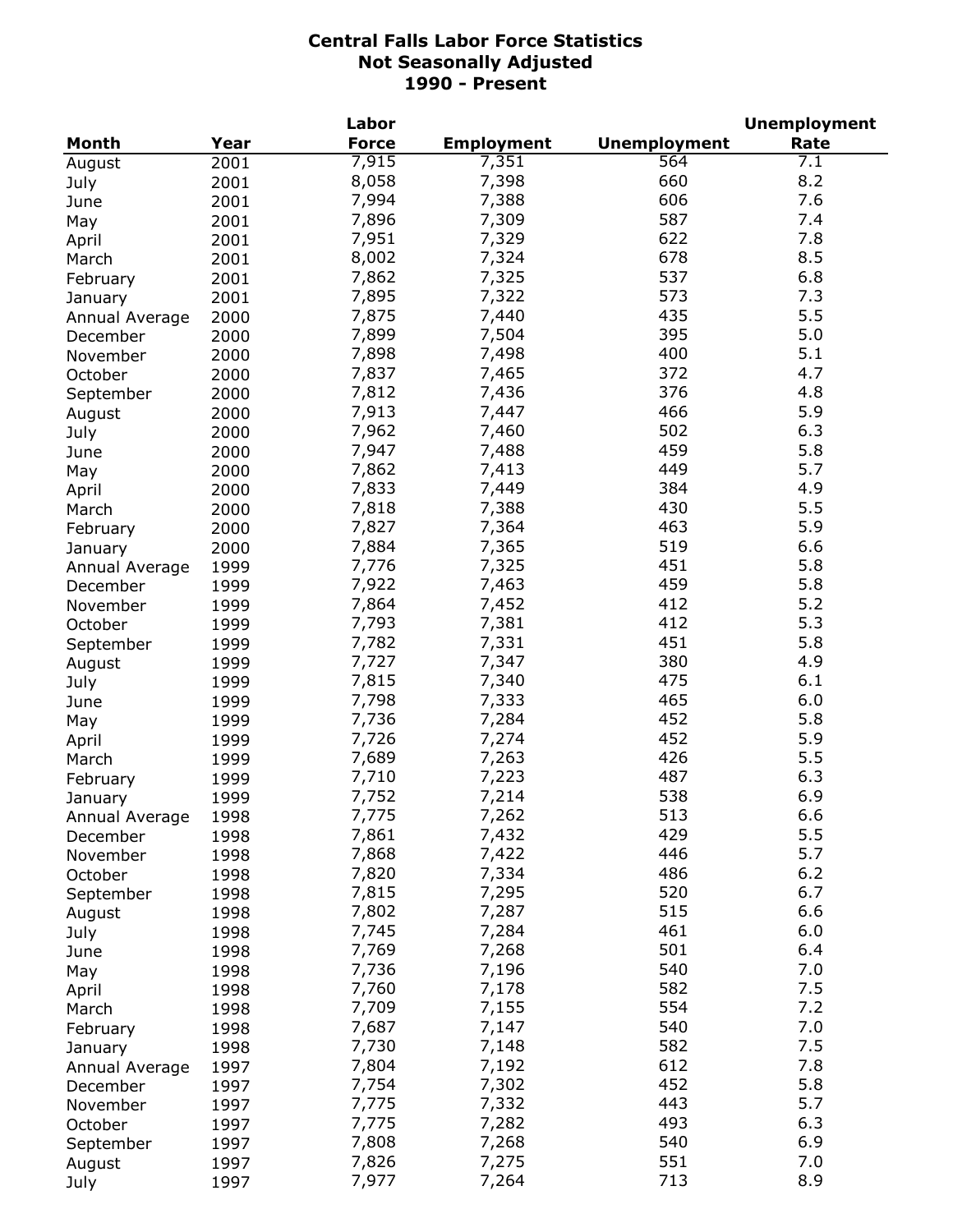|                |      | Labor        |                   |                     | <b>Unemployment</b> |
|----------------|------|--------------|-------------------|---------------------|---------------------|
| <b>Month</b>   | Year | <b>Force</b> | <b>Employment</b> | <b>Unemployment</b> | Rate                |
| June           | 1997 | 7,923        | 7,213             | 710                 | 9.0                 |
| May            | 1997 | 7,820        | 7,134             | 686                 | 8.8                 |
| April          | 1997 | 7,800        | 7,117             | 683                 | 8.8                 |
| March          | 1997 | 7,764        | 7,076             | 688                 | 8.9                 |
| February       | 1997 | 7,693        | 7,029             | 664                 | 8.6                 |
| January        | 1997 | 7,741        | 7,015             | 726                 | 9.4                 |
| Annual Average | 1996 | 7,664        | 7,086             | 578                 | 7.5                 |
| December       | 1996 | 7,758        | 7,217             | 541                 | 7.0                 |
| November       | 1996 | 7,727        | 7,235             | 492                 | 6.4                 |
| October        | 1996 | 7,660        | 7,202             | 458                 | 6.0                 |
|                | 1996 | 7,671        | 7,152             | 519                 | 6.8                 |
| September      |      | 7,709        | 7,145             | 564                 | 7.3                 |
| August         | 1996 |              |                   | 592                 | 7.7                 |
| July           | 1996 | 7,710        | 7,118             |                     |                     |
| June           | 1996 | 7,634        | 7,121             | 513                 | 6.7                 |
| May            | 1996 | 7,590        | 7,036             | 554                 | 7.3                 |
| April          | 1996 | 7,568        | 6,997             | 571                 | 7.5                 |
| March          | 1996 | 7,606        | 6,976             | 630                 | 8.3                 |
| February       | 1996 | 7,659        | 6,941             | 718                 | 9.4                 |
| January        | 1996 | 7,670        | 6,890             | 780                 | 10.2                |
| Annual Average | 1995 | 7,647        | 6,975             | 672                 | 8.8                 |
| December       | 1995 | 7,718        | 7,091             | 627                 | 8.1                 |
| November       | 1995 | 7,673        | 7,110             | 563                 | 7.3                 |
| October        | 1995 | 7,551        | 7,057             | 494                 | 6.5                 |
| September      | 1995 | 7,576        | 7,000             | 576                 | 7.6                 |
| August         | 1995 | 7,567        | 7,018             | 549                 | 7.3                 |
| July           | 1995 | 7,696        | 6,986             | 710                 | 9.2                 |
| June           | 1995 | 7,599        | 6,971             | 628                 | 8.3                 |
| May            | 1995 | 7,592        | 6,883             | 709                 | 9.3                 |
| April          | 1995 | 7,690        | 6,899             | 791                 | 10.3                |
| March          | 1995 | 7,686        | 6,889             | 797                 | 10.4                |
| February       | 1995 | 7,696        | 6,906             | 790                 | 10.3                |
| January        | 1995 | 7,726        | 6,893             | 833                 | 10.8                |
| Annual Average | 1994 | 6,946        | 6,310             | 636                 | 9.2                 |
| December       | 1994 | 6,964        | 6,366             | 598                 | 8.6                 |
| November       | 1994 | 7,005        | 6,393             | 612                 | 8.7                 |
| October        | 1994 | 6,990        | 6,353             | 637                 | 9.1                 |
| September      | 1994 | 6,884        | 6,305             | 579                 | 8.4                 |
|                | 1994 | 6,914        | 6,347             | 567                 | 8.2                 |
| August         |      | 7,020        | 6,328             | 692                 | 9.9                 |
| July           | 1994 | 6,938        | 6,340             | 598                 | 8.6                 |
| June           | 1994 | 6,847        |                   | 570                 | 8.3                 |
| May            | 1994 |              | 6,277             |                     | 8.9                 |
| April          | 1994 | 6,864        | 6,250             | 614                 |                     |
| March          | 1994 | 6,887        | 6,236             | 651                 | 9.5                 |
| February       | 1994 | 6,943        | 6,269             | 674                 | 9.7                 |
| January        | 1994 | 7,089        | 6,253             | 836                 | 11.8                |
| Annual Average | 1993 | 7,208        | 6,514             | 694                 | 9.6                 |
| December       | 1993 | 7,200        | 6,552             | 648                 | 9.0                 |
| November       | 1993 | 7,180        | 6,564             | 616                 | 8.6                 |
| October        | 1993 | 7,150        | 6,534             | 616                 | 8.6                 |
| September      | 1993 | 7,195        | 6,523             | 672                 | 9.3                 |
| August         | 1993 | 7,181        | 6,591             | 590                 | 8.2                 |
| July           | 1993 | 7,283        | 6,594             | 689                 | 9.5                 |
| June           | 1993 | 7,328        | 6,584             | 744                 | 10.2                |
| May            | 1993 | 7,330        | 6,499             | 831                 | 11.3                |